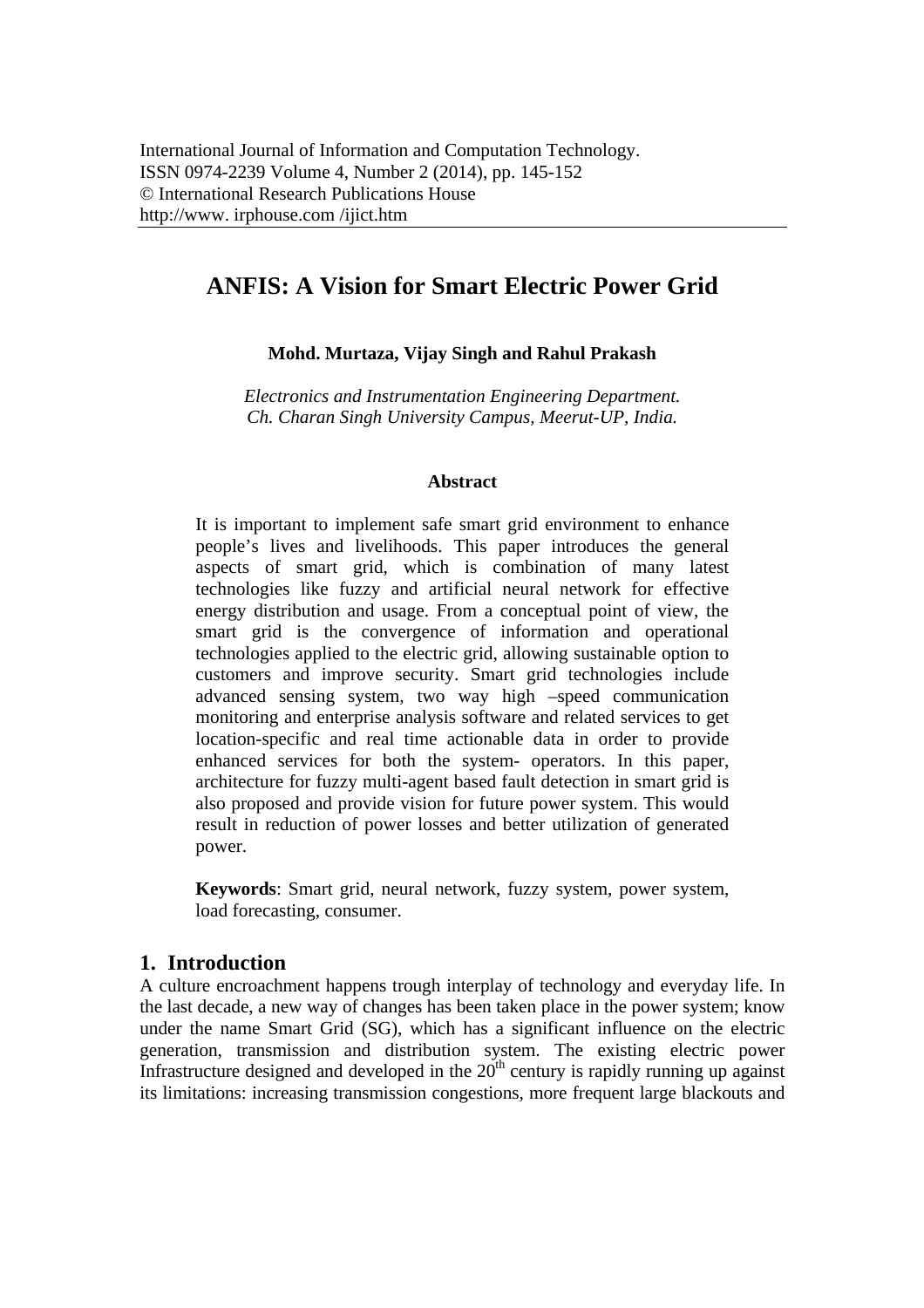limited flexibility to accommodate new ingredients such as wind and distributed energy resources [1].

A smart grid is a form of electricity network utilizing digital technology. The "Smart Grid" is envisioned to overlay the ordinary electric grid with an information and net metering system that include smart meters. It is a tool that allows electricity utilities to focus on evolving true business delivers by enabling cost containment, endto-end power delivery control, and a more secure infrastructure. The grid is considered to have observability with nodes data integration and analysis to support advances in system operation and control.

The electricity infrastructure is moving from vertically integrated system to a restructured deregulated one. The electric power grid is considered to be the largest man – made infrastrutre.This colossal infrastructure has evolved over a period of about a century and functions as a complex adaptive system. However with ever increasing electricity demand the grid has been pushed to limits and its efficient and reliable operation has become a grave challenge.

## **2. Smart Grid and Its Smartness**

## **2.1 What is Smart Grid**

A smart grid is an advanced electricity transmission and distribution network (grid) that utilizes information, communication, and control technologies to improve economy, efficiency, reliability and security of the grid [2]. From vision of the U.S. Department of Energy(DOE),a smart grid should be "intelligent, efficient, accommodating, motivating, opportunistic, quality-focoused, resilient, and environment friendly"[1]. The European smart grid ETP define the smart grid as " electricity network that can *intelligently* integrate the behavior and actions of all users connected to it-generators, consumers and those that do both-in order to efficiently delivers sustainable economics and secure electricity supplies"[3].

#### **2.2 Characteristics of Smart Grid-**

Smart grid is the convergence of information and operational technologies applied to the electric power grid allowing sustainable options to customer and improved security, reliability and efficiency to utilities. The challenges and needs are more important and urgent than ever before and will drive the present transmission grid to expand and enhance its function toward smarter features with fuzzy and artificial neural network.

The main consideration of smart grid is itsintelliegence, flexibility, digitalization, resilience, sustainability and customization. Smart grid to deal with the following challenges.

#### **2.3 Security and Intelligence**

A grid that mitigates and stands resilient to physical and cyber security attacks. Intelligent technologies and human expertise will be incorpated and embedded in the smart transmission grid. Smart grid will likely have a control system that analyses its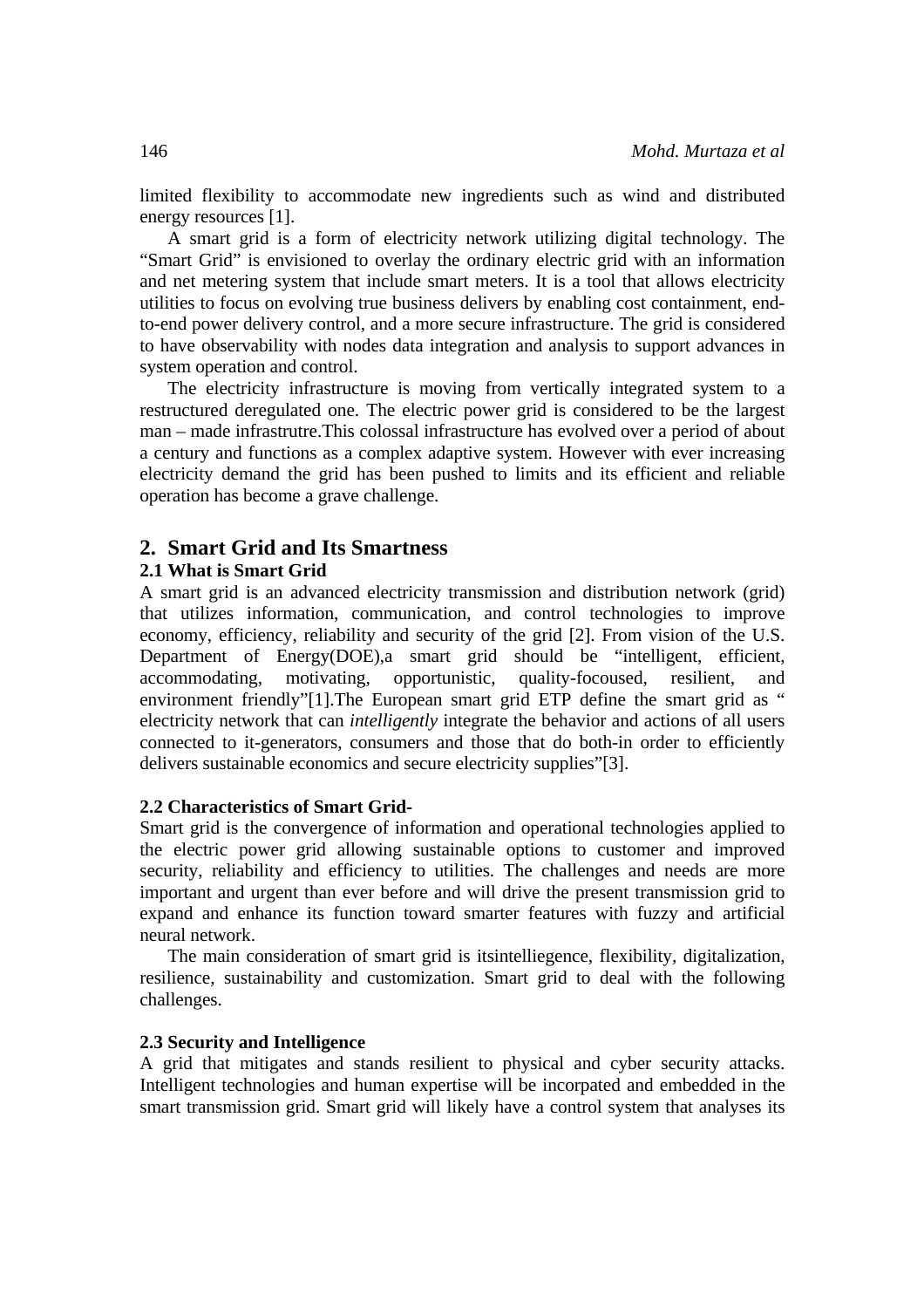performance using autonomous reinforcement learning controller that have to manage the behavior of the grid forever changing environment due to some equipment failure [5].Self healing will be achieved to enhance the security of transmission grid via coordinate protection and control scheme by using real time information from embedded sensors and automated controls to detect and respond to system problems. A smart grid can automatically avoid power outages, power quality problems and service disorders.

## **2.4 Provide Power Quality-**

The Smart power grid featured as optimized power flow, efficiency and environment friendly. Smart grid is connected to micro-turbines, renewable fuel cell and other distributed generation technologies at various levels. It may be local, national or international, integration of small –scale, localized or on-site power generation allows residential, commercial and industrial customers to self-generated and self excess power to the grid with minimum technical or regulatory barriers .This improve power quality and decarbonize with consideration to the environment and climate change.

## **2.5 Enable Metering Electricity Market and**

#### Optimize Assets-

The smart grid will be capable of delivering electricity to customers securely and reliable in the case of any external on internal disturbance or hazards. The application of smart meter will provide customers the information regarding energy consumption that was not previously available with a traditional meter [7].

## **2.6 What Makes a Smart Grid 'Smart'-?**

A common interpretation of the smart grid is that it is the combination of the electric power and communication infrastructures, charaterised by two way communications and two way energy flows. The smart grid is to be based on an 'Energy Web' an analog of internet and world wide web.. Intelligent use of information will be the core/brain of a smart grid. With the help of modern sensing and communication infrastructures, improving the intelligence in the operation, control and protection of power system is the only way to achieve the goals of the smart grid.

 Also each computing resource, sensor, control element and so on will have a unique IP address, so that specific message can be exchanged among the elements. This capability will allow a heretofore unobtainable level of monitoring and control of the entire electrical grid and allow outside intruders or malicious insiders to damage the grid [8]

## **2.7 How can fuzzy Logic and ANN Smarten the Grids-**

Fuzzy logic and neural network are nature-inspired methodologies for addressing complex problems, where traditional rigorous methods are ineffective or infeasible. They have been widely applied to many challenging real-world problems in signal processing, control, electric machine, communication, robotic etc. Its application in power system is not new. Among the ANN domain, different type of ANNs have been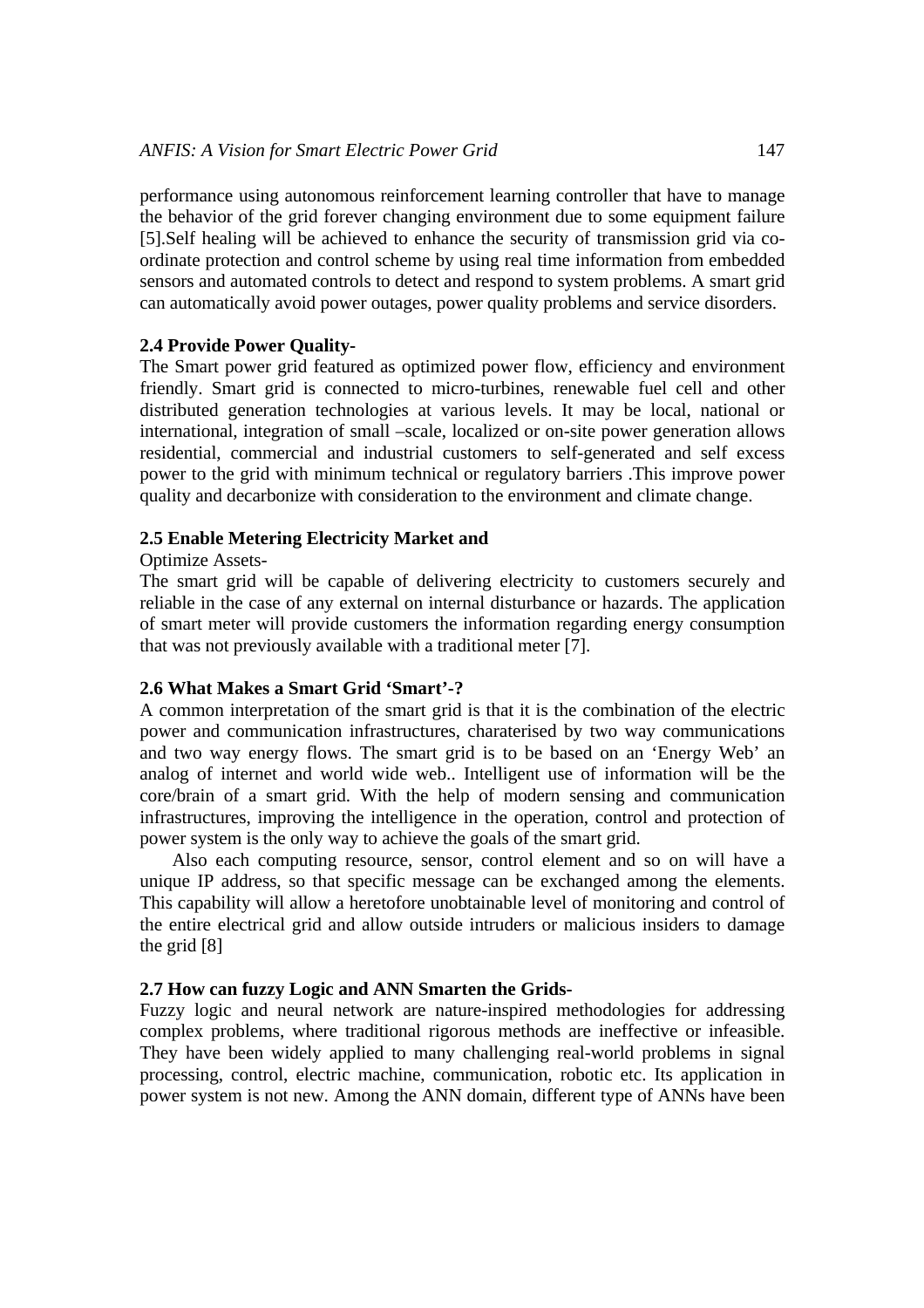developed, such as the multi layer perception(MLP) neural network, recurrent neural network(RNNs), echo-state networks(ESNs) and self organizing map[SOMs][10]. Intelligent closed loop methods using different ANNs and Fuzzy systems have also been studied. Out of the different intelligent control scheme the adaptive critic design (ACDs) proposed by Werbos, are among the most advanced one.

## 3. The Proposed Scheme of Fuzzy and ANN in Grid Management

As one important aspect of smart grids, development of sensors and communication brings the opportunity of increasing the visibility of traditional power grids.

When a new plant is being added to a power system or grid, the effects are quite complex-for example, when wind energy is added to a grid, it has no marginal cost associated with production, and therefore will always offer the cheapest power [11].

We proposed here, as a first step, a method to decide the best choice of a suitable generation source to supply a given electric load based on the relative cost of electricity from various available power source.

#### **3.1 Interior Structure-**

Fuzzy multi-agent based system is integrity of artificial intelligence with agent based control scheme [12]. Proposed interior structure of each agent is based on the principal of fuzzy controller theory. Therefore, it should basically be consisting of fuzzifier, interference engine and defuzzifier.fig.1illustriate diagram of overall proposed interior architecture for agents.



Fig. 1: Proposed interior structure of a single agent.

Fig. 1. depicts the architecture of a simple fuzzy controller. Fuzzy controller consists of a fuzzification interface, which receive the current values of the input variables and eventually transforms to linguistic terms or fuzzy sets. The knowledge base contains information about the domains of the variables, and fuzzy set associated with the linguistic terms. So the modeling becomes increasingly complex under this dynamic equation of different elements on the grids.

### **3.2 Optimization of Power Source-**

The electric loads too have their own characterctics and own relative properties e.g. a critical service like a hospital emergency will rate over-riding property over a cinema theater A flow diagram depicts the process of generator solution briefly in fig.2.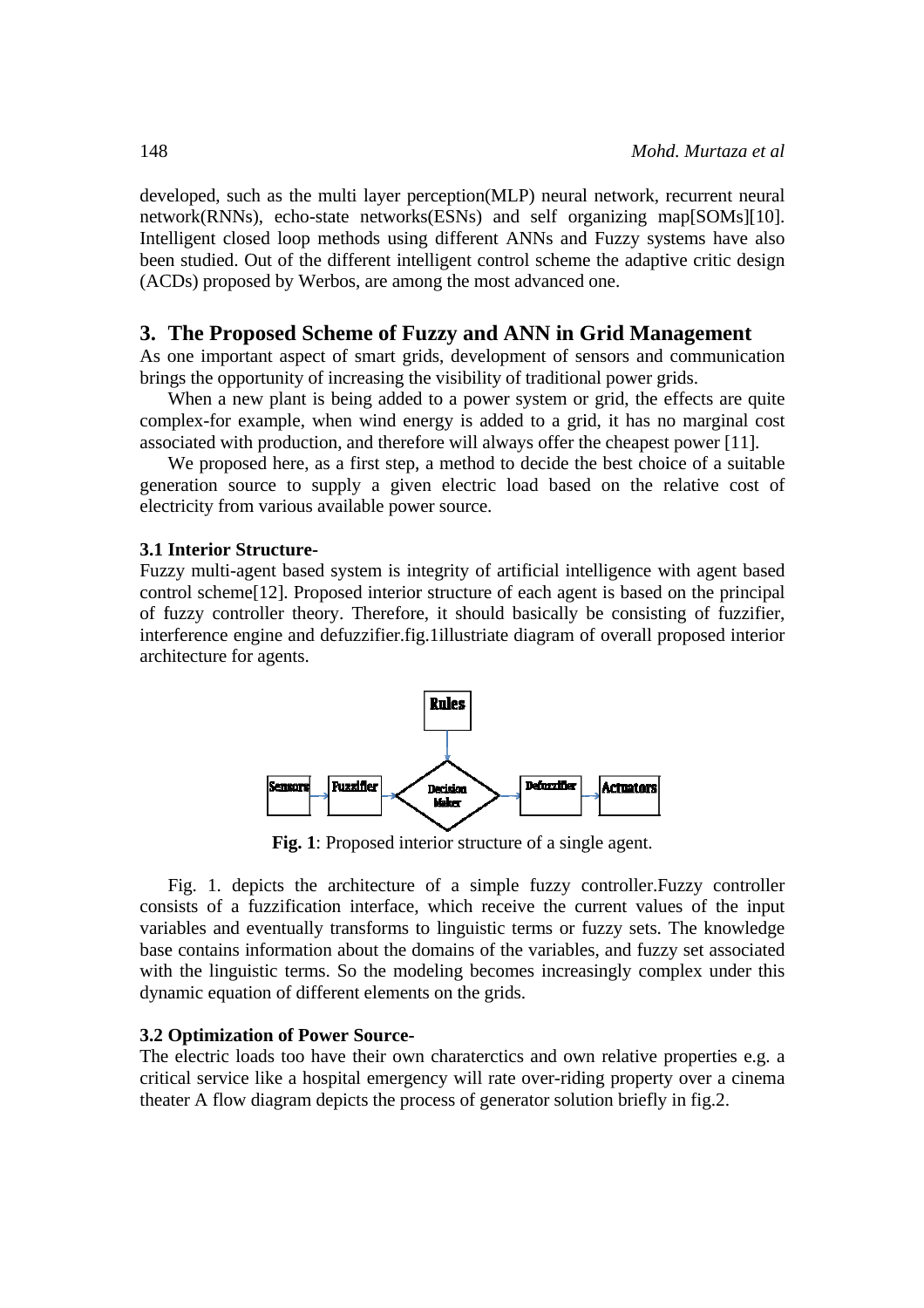

**Fig. 2**: Flow chart for the selection of Generation Source(s)



**Fig. 3**: Membership function for link selection

#### **3.3 Selection of transmission path on grid-**

Fuzzy logic help to create best path for connecting the selected generation source(s) to the load to be fed with power. There are main three main considerations [11] such as availability of the link, the cost due to transmission losses and the charges for usage to the owners of the transmission links

A fuzzy controller makes use of model of the expert who is in a position to specify the most important properties of the process A classifier rule triggers whenever its condition part matches the current input, in which case the proposed action is send to the process to be controlled. Referring to fig.3 ,a Mamdani or TSK rule may be formed as

If input-1 is medium and input-2 is large then rule R8 is fired

## **3.4 ANN Based Power System Protection-**

The goal of power system is to quickly identify and isolate the faulted parts of a power system and allow as much of the network as possible to remain the operation it play a crucial role stopping disturbances from propagating across the network and preventing large blackout.

#### **3.5 ANN Based Adaptive Relays-**

Because of the operating point of a power system continuously changes, relay with fixed setting may mis-operate under certain operating conditions. Intelligent or adaptive relays were thus introduced to have as smarter protection scheme MLP neural network and SOMs,combined with feature extraction method such a Fourier transform and wavelet transform. Fig.4 show the schematic diagram of transmission line boundary protection relay proposed in [13], where two SOMs were used, one for differentiating integral and external faults(ANN#1) and the other one for classifying fault types (ANN#2).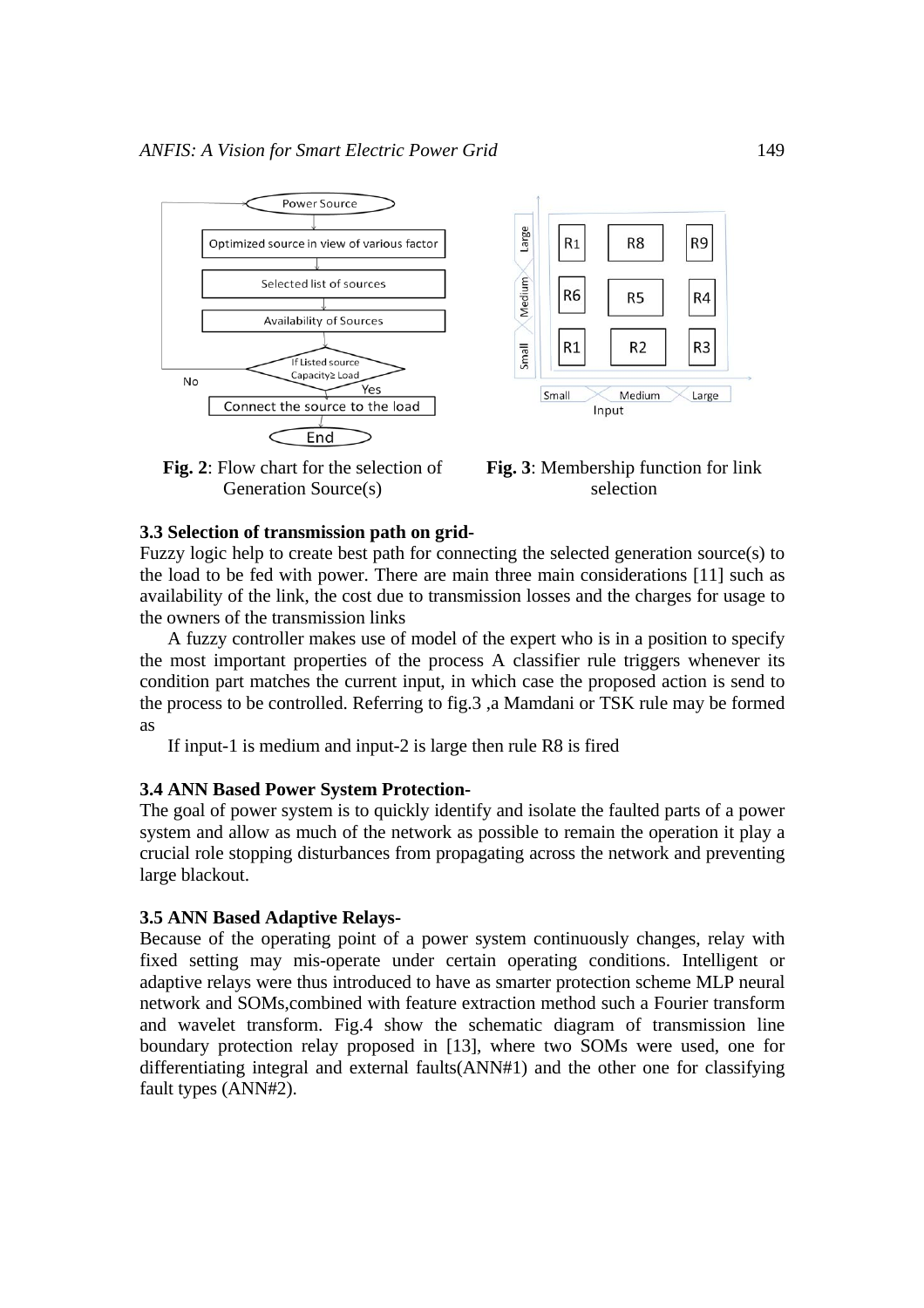





Fig. 6: Block diagram for fault detection using fuzzy logic

#### **3.6 ANN based Auto -Reclosers**

Besides intelligent relay for isolating faults, ANN have also been applied to design reclosing scheme for power line autoreclosers. An autoreclosers is a circuit breaker with automatic recloser after a protection trip. Advanced ANN based reclosing scheme were proposed with functions of identifying temporary faults and estimating reclosing time delay for complete arc extinction.

#### 3.7 ANN and Fuzzy logic Based Fault Locating-

After a grid fault is isolated from the main system it is always desired to locate the exact faulted section of the system, based on available measurements and relay/circuit breaker signals.

An ANN-SVM based approach was proposed by Thukaram to locate faults in radial distribution systems based on only the voltage and circuit measurement at the substation [14]. Fault locations along the same feeder and different fault types were successfully classified on the feature planes by SVMs. A proposed scheme for fault detection using fuzzy logic is shown in fig.6.

### 4. Future Research Work

As the future work, we intend to explore the idea of automatic feature solution for our regression model in order to further improve the accuracy. In addition we plan to rigorously test our method with multiple smart grid load dataset from different countries/industries and fine tune method so as to ensure its general usability.

Future work is based on another scenario which tap change agent after rejecting request message, send a negotiation massage to another distributed generation to regulate voltage of target point by changing level of reactive power injection or consumption of them.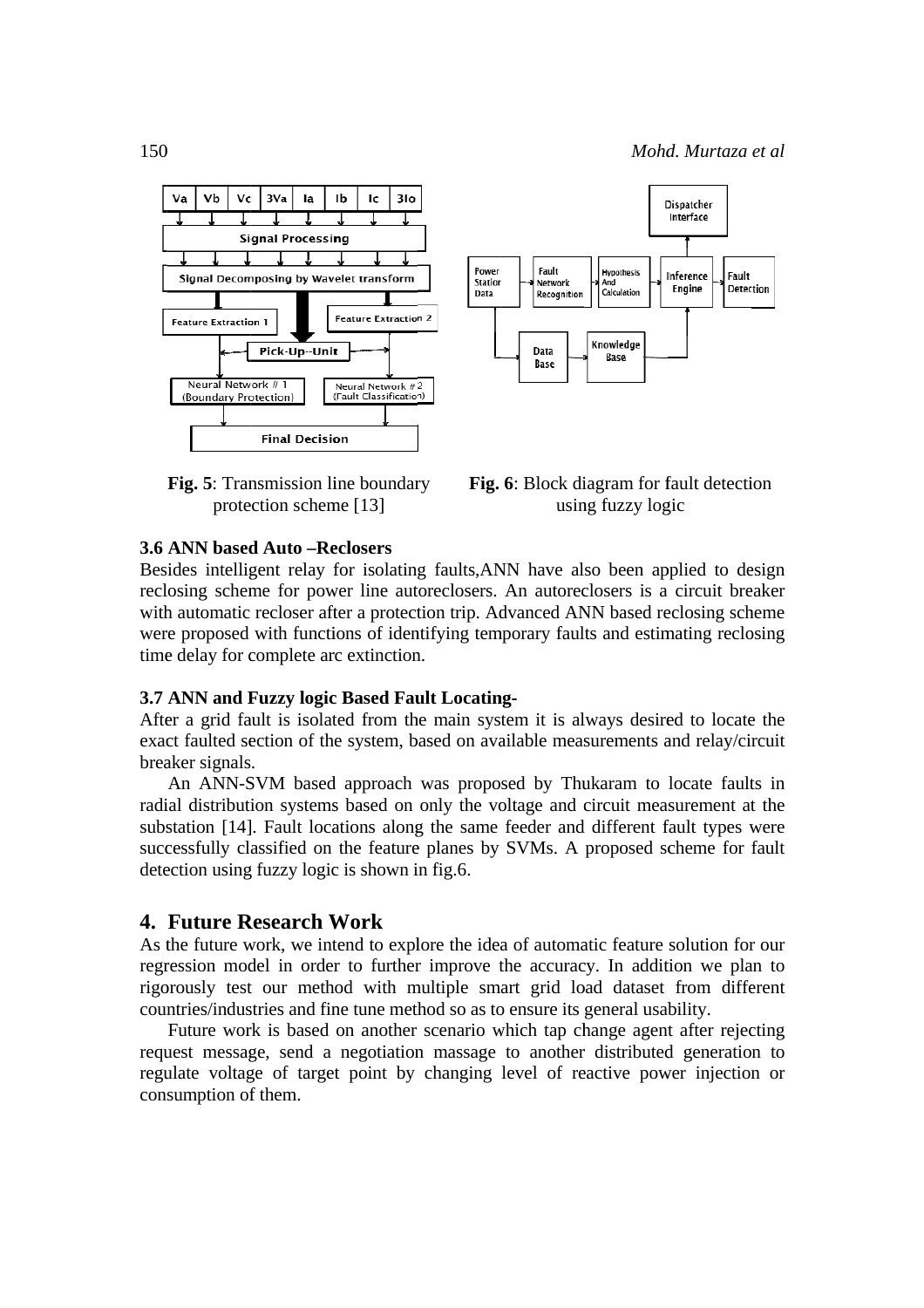# **5. Conclusion**

In the era of energy crisis smart grid is expected to be proven as reliable, efficient and sustainable option for modernizing the electric network. The development of such a smart power grid requires multidisciplinary research and engineering efforts, and more importantly, it needs intelligence and innovations in electric power engineering. A convolution rule –based expert system for power system requires several hundreds of rules, where as in fuzzy set based expert system many of the rules are replaced by the calculations of the membership function of the applied rules. This paper aims to contribute a sight for the reader to have a functional knowledge of the electric power grid and a better understanding of cyber security.

# **References**

- [1] "The smart grid: an introduction", U.S. dept. of Energy, 2008 [Online].
- [2] http://www.nist.gov/smartgrid/<retrieved December,2011>
- [3] European Technology platform for smart grid, European Commisiion [online],available : http://www.smartgrid.eu
- [4] M.Arenas-martinez, S.Herreoro-Lopaz, A.Sanchez, J.Williams, P.Roth, P.Hofmanna and A.Zeier, "A comparative study of dat storage and processing architectures for the smart grid'in pcoceeding of the First IEEE international Conference on Smart Grid Communications,pp.285-290,2010.
- [5] Space time insight " Visual intelligence for smart grid" ,www.spacetimeinsight.com
- [6] Smart grids Advisoryt Council "Driving factor in the move towards smartgrids" European smart grid Technology platform vision and strategy. www.smartgrid,eu/documents/vision.pdf
- [7] Lotfi A Jadeh " Knowledge Representation in Fuzzy Loguc", 'IEEE transactions on knowlwdge and data engineering',vol1,no.1,march 1989,89
- [8] Z.A.Basir,M.E.El-Harway, "Applying wavelets to short term load forecasting using PSO-based neural Network",IEEE Transactions on Power Systems Vol 24,No.1,Feb 2009, P.P.20-27
- [9] A khotanzad ,R.Afkhami-Rohani,T.Lu.A.Abye,M. Davis and D.J.Maratukulam, "ANNSTLF-A neural network based electric load forcasting systems",IEEE Trans onneural network ,Vol 8,no.4,PP.835- 846,July 1997
- [10] T.Kohonen, "The Self Organizing Map", Proc IEEE, vol 78, no. 09, PP. 1464-1480,Sep.1990.
- [11] A.Q.Ansari and V.K.Nagia, 'A Fuzzy Logic Based Multicast Model for regulation of Power Distribution', 4th International conference on computer application in Electrical Engineering, Recent advances(CERA-09)'at IIT(Roorkee),Feb2010.